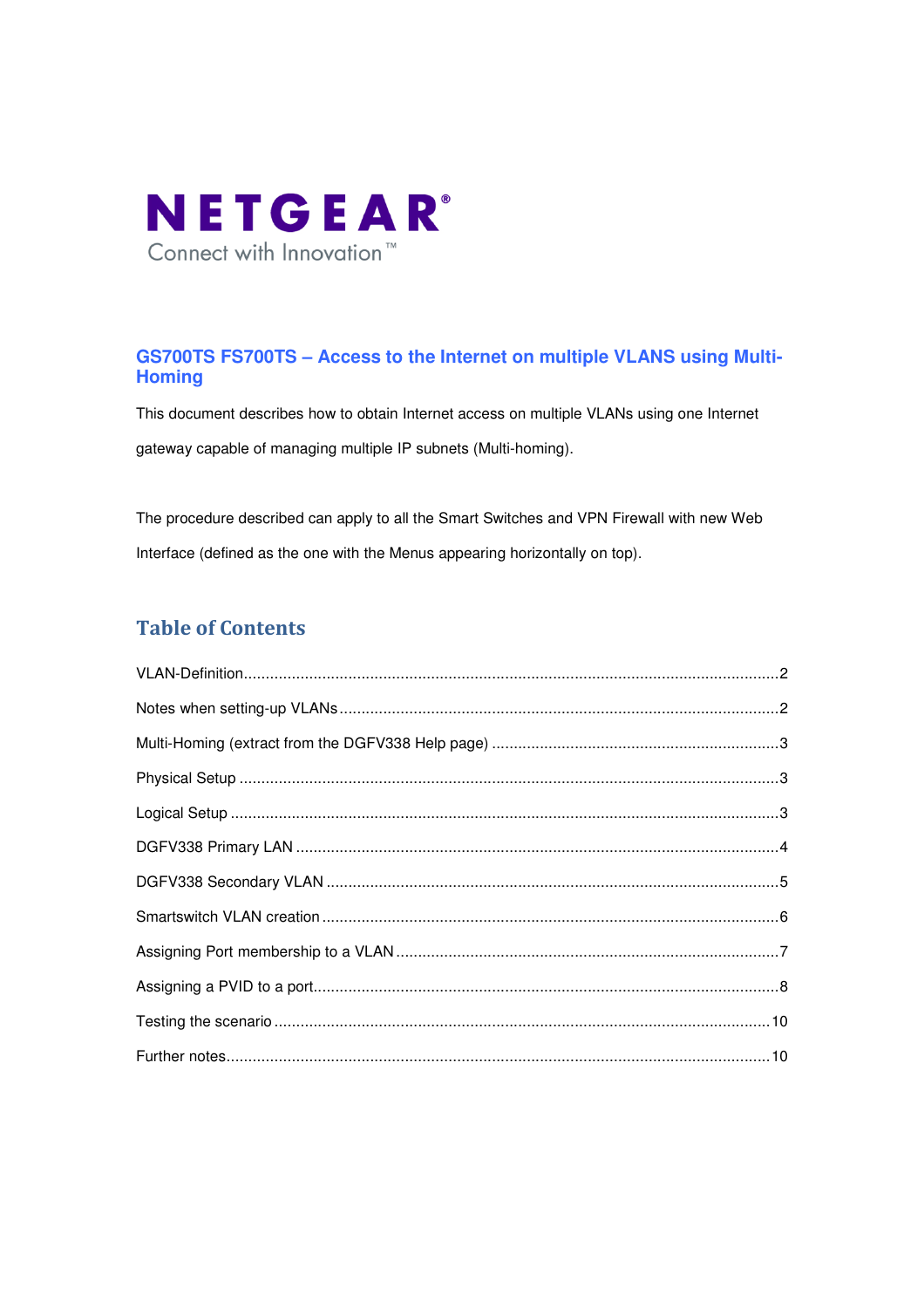### **VLAN-Definition**

VLANs are logical subgroups within a Local Area Network (LAN), which combine user stations, and network devices into a single unit, regardless of the physical LAN segment to which they are attached. VLANs allow network traffic to flow more efficiently within subgroups. VLANs use software to reduce the amount of time it takes for network changes, additions, and moves to be implemented.

### **Notes when setting-up VLANs**

- A VLAN does not have a minimum number of port
- VLANs work at the OSI Layer 2
- A VLAN can be created per unit, device or via logical connection/combination
- Broadcast and Multicast traffic is transmitted only in the VLAN in which traffic is generated.
- To allow traffic between VLAN a device working at protocol level (Layer 3) is required

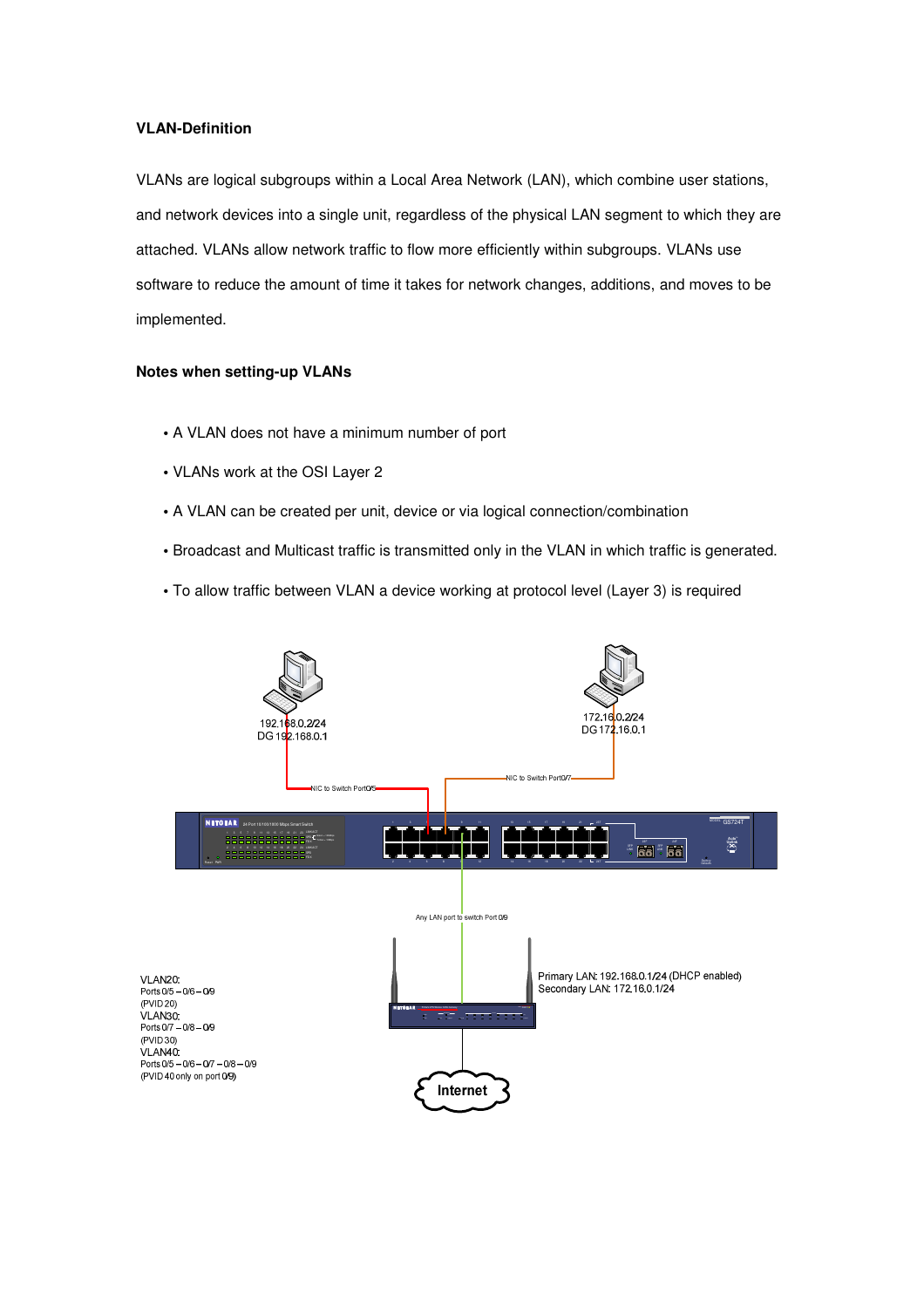### **Multi-Homing (extract from the DGFV338 Help page)**

| <b>Network Configuration</b><br>×                                                                                                                                                                                                                                                                                                                                     |
|-----------------------------------------------------------------------------------------------------------------------------------------------------------------------------------------------------------------------------------------------------------------------------------------------------------------------------------------------------------------------|
| <b>Secondary LAN IP Setup</b><br>If you have computers using different IP networks in the LAN, (for example:<br>172.16.2.0, 10.0.0.0), then you can add "aliases" to the LAN port and give<br>computers on those networks, access to the Internet.                                                                                                                    |
| <b>Available Secondary LAN IPs</b><br>The tables lists the secondary LAN IP addresses added to the router.                                                                                                                                                                                                                                                            |
| <b>IP Address:</b> The IP address alias added to the LAN port of the router. This is the<br>gateway for computers that need to access the Internet.                                                                                                                                                                                                                   |
| <b>Subnet Mask: IPv4 Subnet Mask.</b>                                                                                                                                                                                                                                                                                                                                 |
| <b>Action/Edit:</b> Click to make changes to the selected entry.                                                                                                                                                                                                                                                                                                      |
| Select All: Selects all the entries in the Available Secondary LAN IPs table.                                                                                                                                                                                                                                                                                         |
| <b>Delete:</b> Deletes selected entries from the <b>Available Secondary LAN IPs</b> table.                                                                                                                                                                                                                                                                            |
| <b>Add Secondary LAN IP Address</b>                                                                                                                                                                                                                                                                                                                                   |
| To add a secondary LAN IP address, type in the <b>IP Address</b> and the <b>Subnet</b><br><b>Mask</b> in the respective text fields and click <b>Add.</b><br><b>Note:</b> Additional IP addresses cannot be configured in the DHCP server. The<br>hosts on the secondary subnets must be manually configured with the IP<br>addresses, gateway IP and DNS server IPs. |
| <b>IMPORTANT!</b><br>Make sure the secondary IP addresses are different from the LAN, WAN, and<br>any other subnet attached to this router.                                                                                                                                                                                                                           |
| <b>Example:</b><br>ADSL IP address: 10.0.0.1 with subnet 255.0.0.0<br>WAN Ethernet IP address: 20.0.0.1 with subnet 255.0.0.0<br>LAN IP address: 192.168.1.1 with subnet 255.255.255.0<br>Secondary LAN IP: 192.168.20.1 with subnet 255.255.255.0                                                                                                                    |

#### **Physical Setup**

1x GS724TS Prosafe Smartswitch - Firmware 3.1.0.1 2x Windows XP Computers (2 on each VLAN) 1 x DGFV338 Prosafe Firewall Router (Router firmware 3.4.0.19)

### **Logical Setup**

 GS724TS: Management IP on VLAN1 (192.168.0.239)

DGFV338 : Primary range 192.168.0.1/24 (DHCP enabled) Seconday range 172.16.0.1/24 (DHCP not enabled)

PC1 – VLAN20 – 192.168.0.2/24 PC2 – VLAN30 – 172.16.0.2/24

VLAN20: Ports 0/5 and 0/6 and 0/9 (PVID 20 for all the ports) VLAN30: Ports 0/7 and 0/8 and 0/9 (PVID 30 for all the ports) VLAN40: Port 0/5 – 0/9 (PVID 40 only for port 0/9)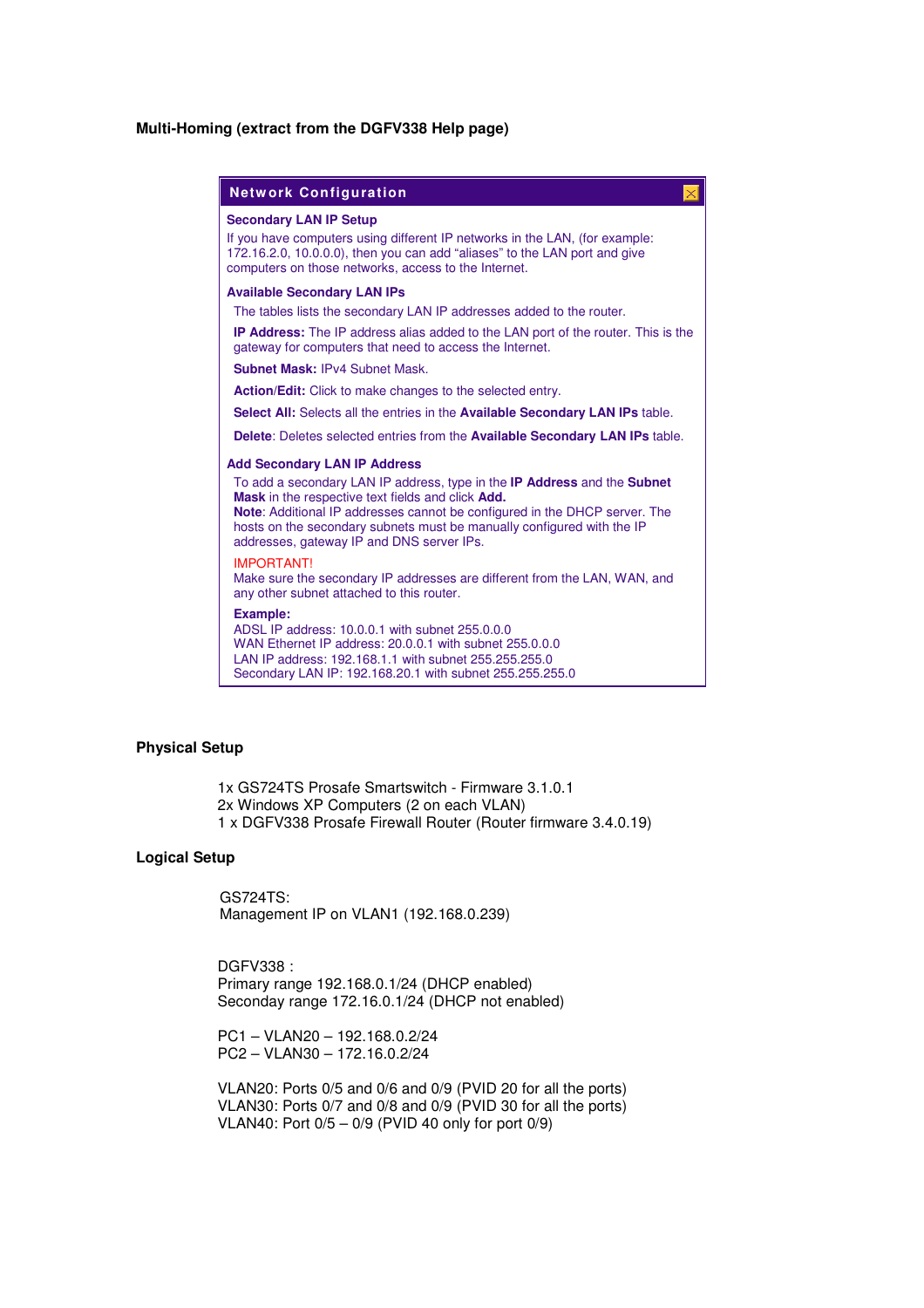# **DGFV338 Primary LAN**

The Primary LAN settings can be defined on the GUI of the DGFV338 (Network Configuration, LAN Setup).

If DHCP is required ensure that the correct Starting IP address and Ending IP address are configured including the DNSs settings.

| <b>NETGEAR</b><br>PROSAFE                      | NETGEAR ProSafe VPN Wireless ADSL Gateway DGFV338                                           |
|------------------------------------------------|---------------------------------------------------------------------------------------------|
|                                                | Network Configuration   Security   VPN   Administration   Monitoring   Web Support   Logout |
|                                                | :: WAN Settings :: Wireless Settings :: Dynamic DNS :: LAN Setup :: Routing ::              |
| <b>LAN Setup LAN Groups LAN Multi-homing</b>   | <b>DHCP</b> Log                                                                             |
|                                                |                                                                                             |
| <b>EE LAN TCP/IP Setup</b>                     | <b>Ohelp</b>                                                                                |
| IP Address: 192 .168 .0<br>$\mathbf{u}_1$      | Subnet Mask: 255 .255 .255 .0                                                               |
|                                                |                                                                                             |
| # DHCP                                         | <b>Ohelp</b>                                                                                |
| ◯ Disable DHCP Server                          |                                                                                             |
| ⊙ Enable DHCP Server                           | <b>Enable LDAP information</b>                                                              |
| Domain Name: netgear.com                       | LDAP Server:                                                                                |
| Starting IP Address: 192 .168 .0<br>$\sqrt{2}$ | Search Base:                                                                                |
| Ending IP Address: 192 .168 .0<br>.254         | (leave blank for default port)<br>port:                                                     |
| Primary DNS Server:                            |                                                                                             |
| Secondary DNS Server:                          |                                                                                             |
| WINS Server:                                   |                                                                                             |
| Lease Time: 24<br>Hours                        |                                                                                             |
| ◯ DHCP Relay                                   |                                                                                             |
| Relay Gateway:                                 |                                                                                             |
|                                                |                                                                                             |
| <b>EE DNS Proxy</b>                            | <b>Ohelp</b>                                                                                |
| Enable DNS Proxy:                              | ⊻                                                                                           |
| Apply                                          | Reset                                                                                       |
|                                                | 2007 © Copyright NETGEAR®                                                                   |
|                                                |                                                                                             |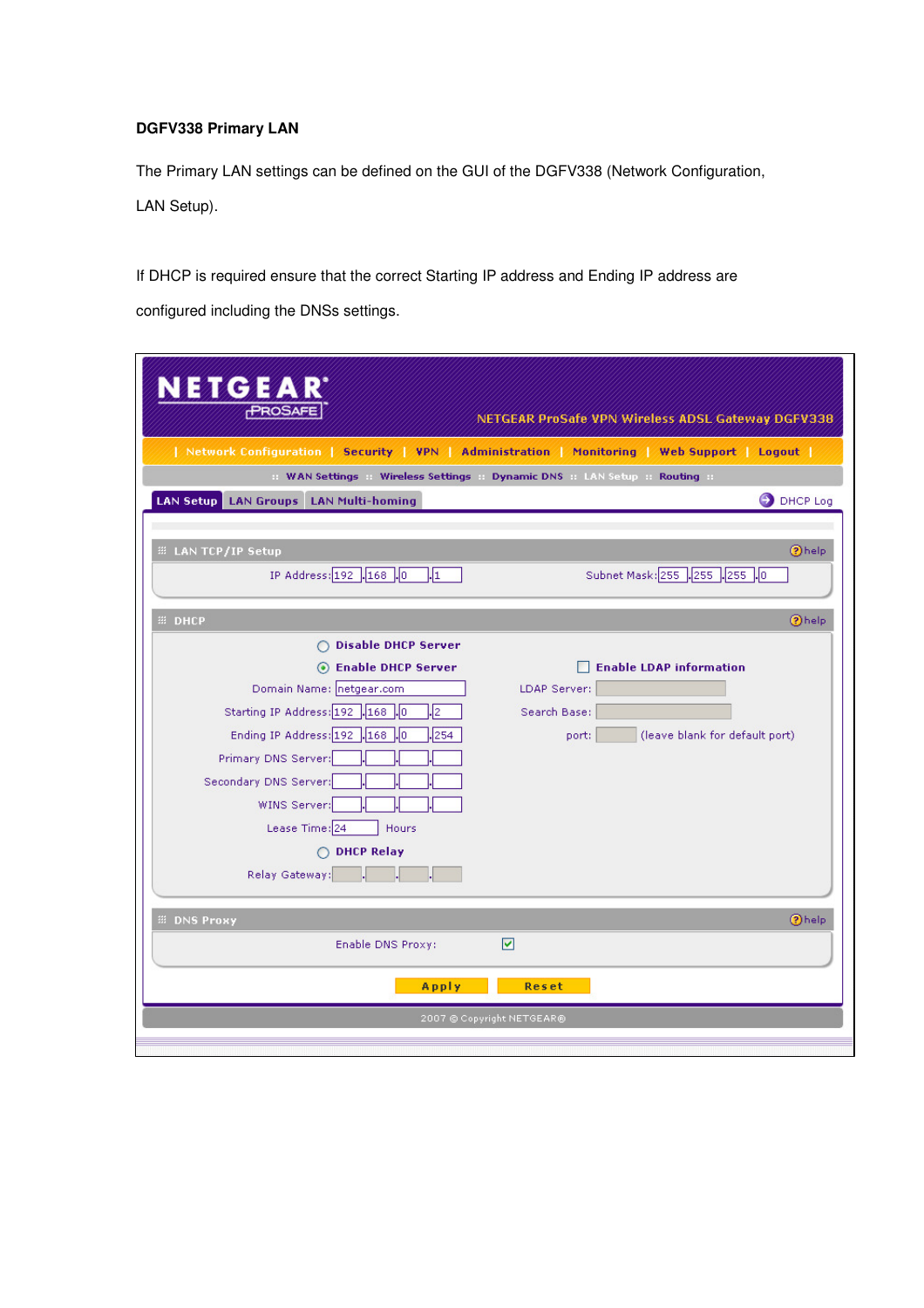## **DGFV338 Secondary VLAN**

In order to add a Secondary LAN to the DGFV338 the Multi-homing option should be used.

This can be accessed via the GUI (Network configuration, LAN Setup, Multi-Homing)

| NETGEAR<br>PROSAFE<br>NETGEAR ProSafe VPN Wireless ADSL Gateway DGFV338         |                                                                                             |  |  |  |  |
|---------------------------------------------------------------------------------|---------------------------------------------------------------------------------------------|--|--|--|--|
|                                                                                 | Network Configuration   Security   VPN   Administration   Monitoring   Web Support   Logout |  |  |  |  |
|                                                                                 | WAN Settings :: Wireless Settings :: Dynamic DNS :: LAN Setup :: Routing ::                 |  |  |  |  |
| <b>LAN Setup LAN Groups LAN Multi-homing</b>                                    |                                                                                             |  |  |  |  |
| <b>E Available Secondary LAN IPs</b>                                            | 2 help                                                                                      |  |  |  |  |
| <b>TP Address</b>                                                               | <b>Subnet Mask</b><br><b>Action</b>                                                         |  |  |  |  |
| 172.16.0.1                                                                      | @edit<br>255, 255, 255, 0                                                                   |  |  |  |  |
| $\oslash$ select all<br>$\Omega$ delete<br><b>Add Secondary LAN IP Address:</b> |                                                                                             |  |  |  |  |
| <b>IP Address</b>                                                               | <b>Subnet Mask</b><br>Add                                                                   |  |  |  |  |
| 172 416<br>Mo.<br>H1                                                            | 255 .255 .255 .0<br><b>⊕</b> add                                                            |  |  |  |  |
| 2007 © Copyright NETGEAR®                                                       |                                                                                             |  |  |  |  |

PCs with an IP address within this range will need the IP address, Default Gateway and DNS servers (if different from the Default Gateway) manually set.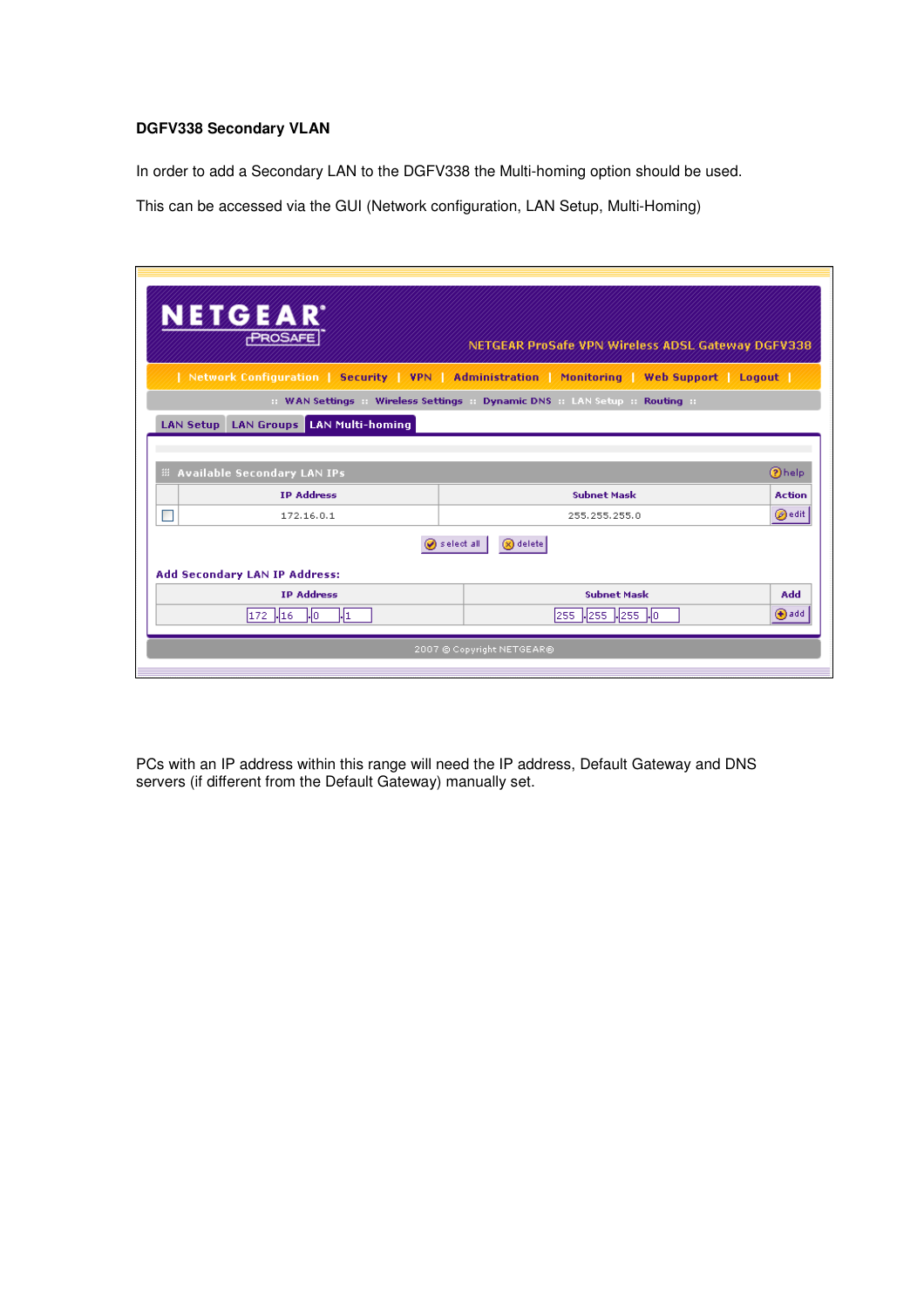### **Smartswitch VLAN creation**

VLAN are created on the Smartswitch via the GUI (Switching, VLAN, Basic, VLAN configuration).

To complete the scenarion 3 VLAN will need to be created.

The two pictures below show the creation of VLAN20, and the results of the creation of all the VLAN required to complete the scenario (VLAN20, 30, 40)



| <b>NETGEAR</b><br>Connect with Innovation"<br><b>Switching</b><br>System                       |               | Security<br>QoS           | Monitoring       | Maintenance<br>Help |  |  |  |
|------------------------------------------------------------------------------------------------|---------------|---------------------------|------------------|---------------------|--|--|--|
| Ports   LAG   VLAN   STP   Multicast   Address Table<br>$v$ Basic<br><b>VLAN Configuration</b> |               |                           |                  |                     |  |  |  |
| » VLAN Configuration<br><b>Advanced</b>                                                        |               | <b>VLAN Configuration</b> |                  | ⊚                   |  |  |  |
|                                                                                                | <b>Select</b> | <b>VLAN ID</b>            | <b>VLAN Name</b> | Type                |  |  |  |
|                                                                                                | ■             |                           |                  |                     |  |  |  |
|                                                                                                |               | 1                         | default          | Default             |  |  |  |
|                                                                                                |               | 20                        | VLAN20           | Static              |  |  |  |
|                                                                                                |               | 30                        | VLAN30           | Static              |  |  |  |
|                                                                                                |               | 40                        | VLAN40           | Static              |  |  |  |
|                                                                                                |               |                           |                  |                     |  |  |  |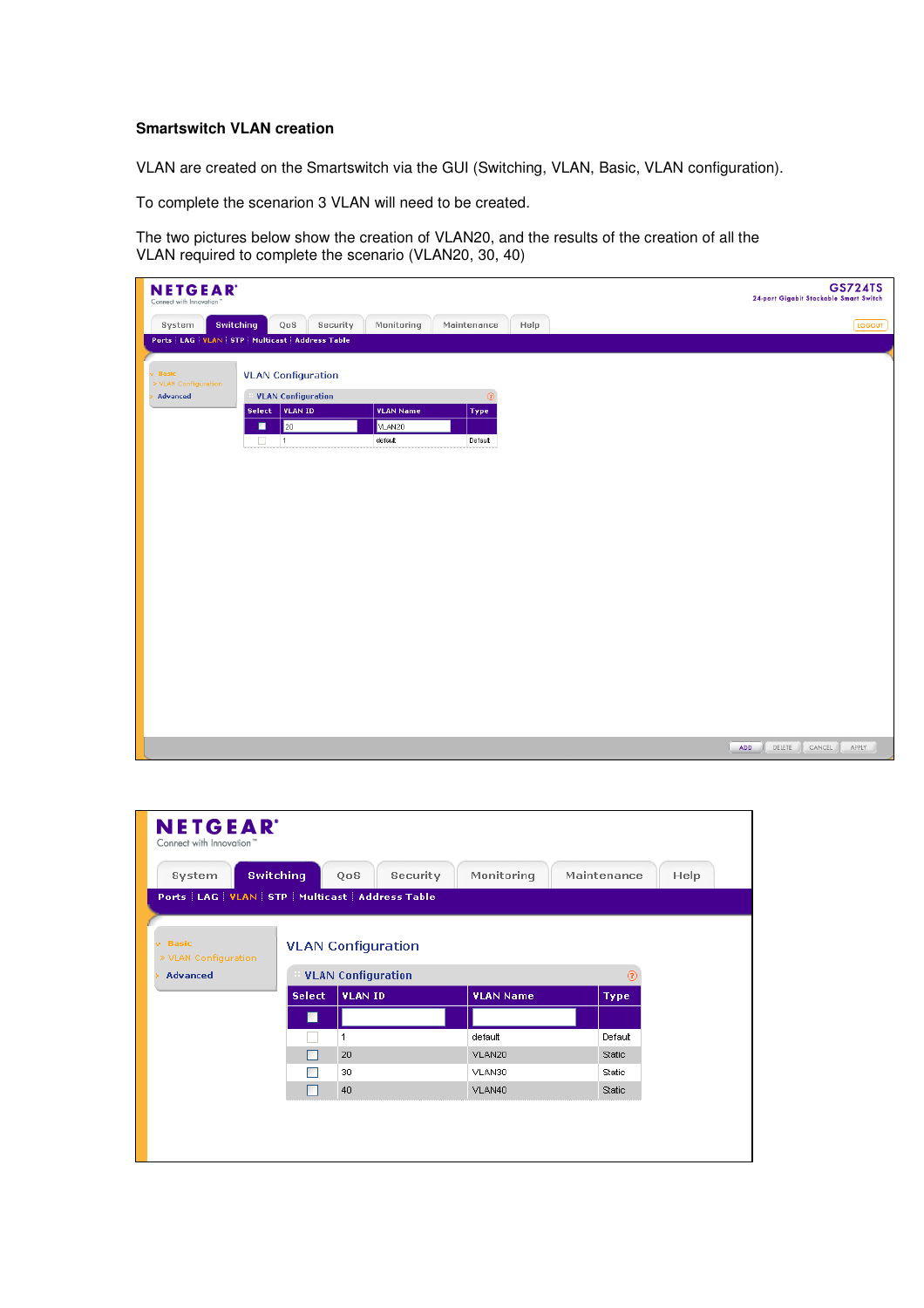## **Assigning Port membership to a VLAN**

Port membership can be assigned via the GUI (Switching, VLAN, Advanced , VLAN membership).

Three options are available:

- No membership (no simbol appearing in the gray box underneath the port number)
- Untagged membership (U)
- Tagged membership (T)

In order to browse through the options just continuosly click on the gray box until the correct one is set.

For this scenarion we will be using the U (Untagged) option on all the ports.

| <b>NETGEAR</b><br>Connect with Innovation" |                                                      |                        |                                                        |                                     | <b>GS724TS</b><br>24-port Gigabit Stackable Smart Switch |
|--------------------------------------------|------------------------------------------------------|------------------------|--------------------------------------------------------|-------------------------------------|----------------------------------------------------------|
| System                                     | Switching<br>QoS                                     | Security<br>Monitoring | Maintenance                                            | Help                                | LOGOUT                                                   |
|                                            | Ports   LAG   VLAN   STP   Multicast   Address Table |                        |                                                        |                                     |                                                          |
| <b>Basic</b>                               | <b>VLAN Membership</b>                               |                        |                                                        |                                     |                                                          |
| Advanced<br>» VLAN Configuration           | <b>VLAN Membership</b>                               |                        |                                                        | $\circledR$                         |                                                          |
| » VLAN Membership<br>» Port PVID           | VLAN ID<br><b>VLAN Name</b>                          | $20 \vee$<br>VLAN20    | <b>Group Operation</b><br><b>UNTAGGED PORT MEMBERS</b> | $\vert \mathbf{v} \vert$<br>Tag All |                                                          |
| Configuration                              | <b>VLAN Type</b>                                     | static                 | <b>TAGGED PORT MEMBERS</b>                             |                                     |                                                          |
|                                            | Unit <sub>1</sub>                                    |                        |                                                        |                                     |                                                          |
|                                            |                                                      |                        |                                                        |                                     |                                                          |
|                                            | LAG                                                  |                        |                                                        |                                     |                                                          |
|                                            |                                                      |                        |                                                        |                                     |                                                          |
|                                            |                                                      |                        |                                                        |                                     |                                                          |
|                                            |                                                      |                        |                                                        |                                     |                                                          |
|                                            |                                                      |                        |                                                        |                                     |                                                          |
|                                            |                                                      |                        |                                                        |                                     |                                                          |
|                                            |                                                      |                        |                                                        |                                     |                                                          |
|                                            |                                                      |                        |                                                        |                                     |                                                          |
|                                            |                                                      |                        |                                                        |                                     |                                                          |
|                                            |                                                      |                        |                                                        |                                     |                                                          |
|                                            |                                                      |                        |                                                        |                                     |                                                          |
|                                            |                                                      |                        |                                                        |                                     |                                                          |
|                                            |                                                      |                        |                                                        |                                     |                                                          |
|                                            |                                                      |                        |                                                        |                                     | <b>CANCEL</b><br>APPLY                                   |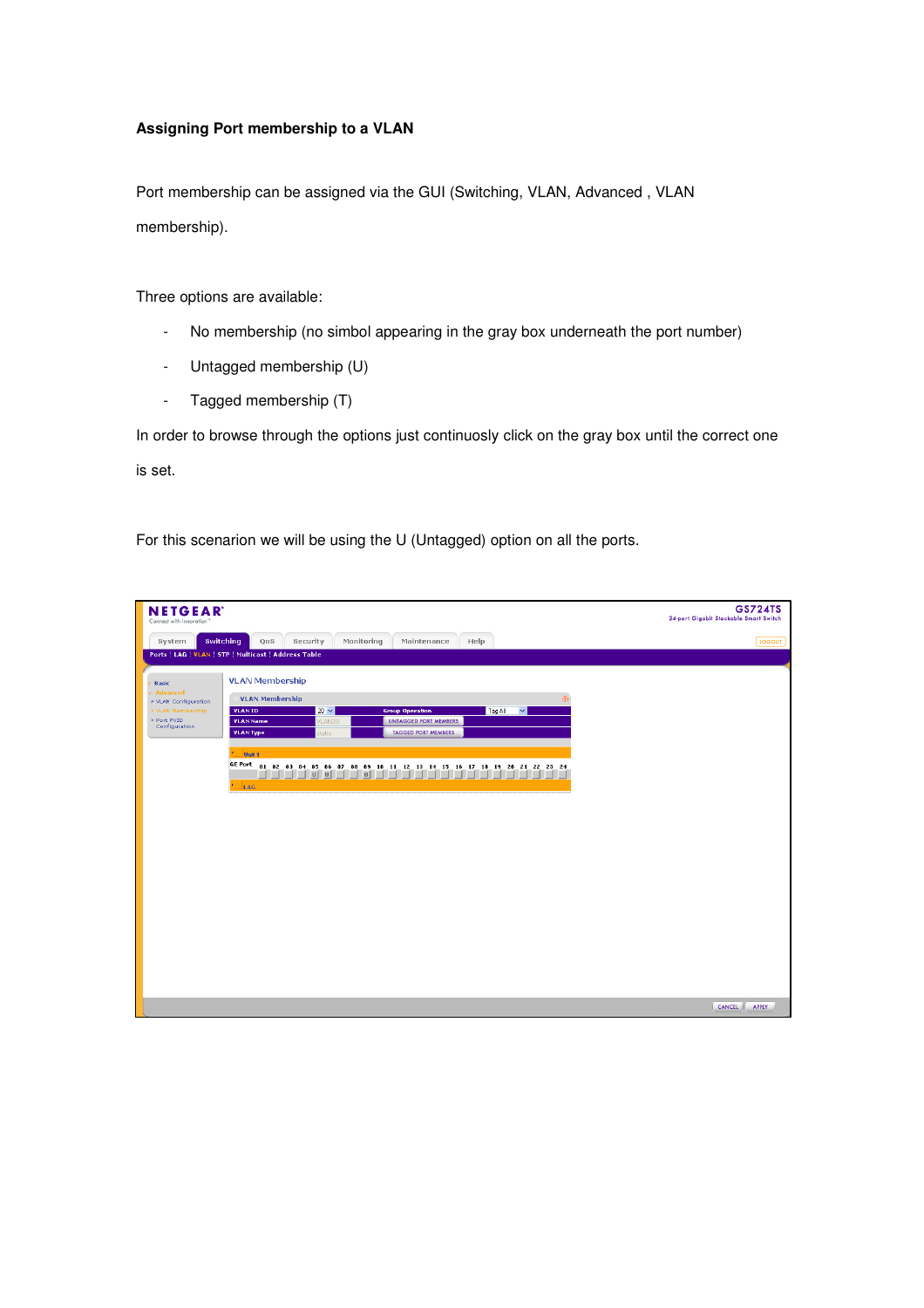# **Assigning a PVID to a port**

The PVID (Port VLAN ID) is assigned to each port via the GUI (Switching, VLAN, Advanced, Port PVID configuration).

It is important that the PVID matches the VLAN a port is member of, unless such port belongs to multiple VLANs (in which case the PVID must still be set and be unique, but can match any of the VLAN IDs).

In our scenario the following PVID will apply:

Ports 0/5 - 0/6 (PVID 20) Ports 0/7 - 0/8 (PVID 30) Port 0/9 (PVID 40)

The below pictures show how after clicking on apply (for all 3 VLANs PVID) we obtain the correct settings:

| <b>NETGEAR</b><br>Connect with Innovation"           |                          |                                |                                  |                |      | <b>GS724TS</b><br>24-port Gigabit Stackable Smart Switch |
|------------------------------------------------------|--------------------------|--------------------------------|----------------------------------|----------------|------|----------------------------------------------------------|
| System                                               | Switching                | QoS                            | Monitoring<br>Security           | Maintenance    | Help | LOGOUT                                                   |
| Ports   LAG   VLAN   STP   Multicast   Address Table |                          |                                |                                  |                |      |                                                          |
|                                                      |                          |                                |                                  |                |      |                                                          |
| <b>Basic</b><br><b>Advanced</b>                      |                          | <b>Port PVID Configuration</b> |                                  |                |      |                                                          |
| » VLAN Configuration                                 |                          | <b>Port PVID Configuration</b> |                                  | $\circledcirc$ |      |                                                          |
| » VLAN Membership                                    | 1 LAGS                   | All                            | GO TO INTERFACE                  | GO             |      |                                                          |
| > Port PVID<br>Configuration                         |                          | Select Interface               | PVID                             |                |      |                                                          |
|                                                      | п                        |                                | 20                               |                |      |                                                          |
|                                                      | $\Box$                   | 1/g1                           | $\overline{1}$                   |                |      |                                                          |
|                                                      | $\Box$                   | 1/g2                           | $\overline{1}$                   |                |      |                                                          |
|                                                      | $\Box$                   | 1/g3                           | $\overline{1}$                   |                |      |                                                          |
|                                                      | $\Box$                   | 1/g4                           | $\overline{1}$                   |                |      |                                                          |
|                                                      | $\boxtimes$              | 1/g5                           | $\overline{1}$                   |                |      |                                                          |
|                                                      | ☑                        | 1/g6                           | $\overline{1}$                   |                |      |                                                          |
|                                                      | $\Box$                   | 1/g7                           | $\overline{1}$                   |                |      |                                                          |
|                                                      | $\Box$                   | 1/g8                           | $\overline{1}$                   |                |      |                                                          |
|                                                      | $\Box$                   | 1/g9                           | $\overline{1}$                   |                |      |                                                          |
|                                                      | $\Box$                   | 1/g10                          | $\overline{1}$                   |                |      |                                                          |
|                                                      | □                        | 1/g11                          | $\overline{1}$                   |                |      |                                                          |
|                                                      | $\Box$                   | 1/g12                          | $\overline{1}$                   |                |      |                                                          |
|                                                      | $\Box$                   | 1/g13                          | $\overline{1}$                   |                |      |                                                          |
|                                                      | $\Box$                   | 1/g14                          | $\overline{1}$                   |                |      |                                                          |
|                                                      | $\Box$                   | 1/g15                          | $\overline{1}$<br>$\overline{1}$ |                |      |                                                          |
|                                                      | $\Box$                   | 1/g16<br>1/g17                 | $\overline{1}$                   |                |      |                                                          |
|                                                      | $\Box$<br>$\Box$         | 1/g18                          | $\overline{1}$                   |                |      |                                                          |
|                                                      | $\Box$                   | 1/g19                          | 1                                |                |      |                                                          |
|                                                      | $\Box$                   | 1/g20                          | $\overline{1}$                   |                |      |                                                          |
|                                                      | П                        | 1/g21                          | $\overline{1}$                   |                |      |                                                          |
|                                                      | □                        | 1/g22                          | $\overline{1}$                   |                |      |                                                          |
|                                                      | $\overline{\phantom{a}}$ | ممتنا                          | $\overline{\phantom{a}}$         |                |      | $\checkmark$                                             |
|                                                      |                          |                                |                                  |                |      | CANCEL<br><b>APPLY</b>                                   |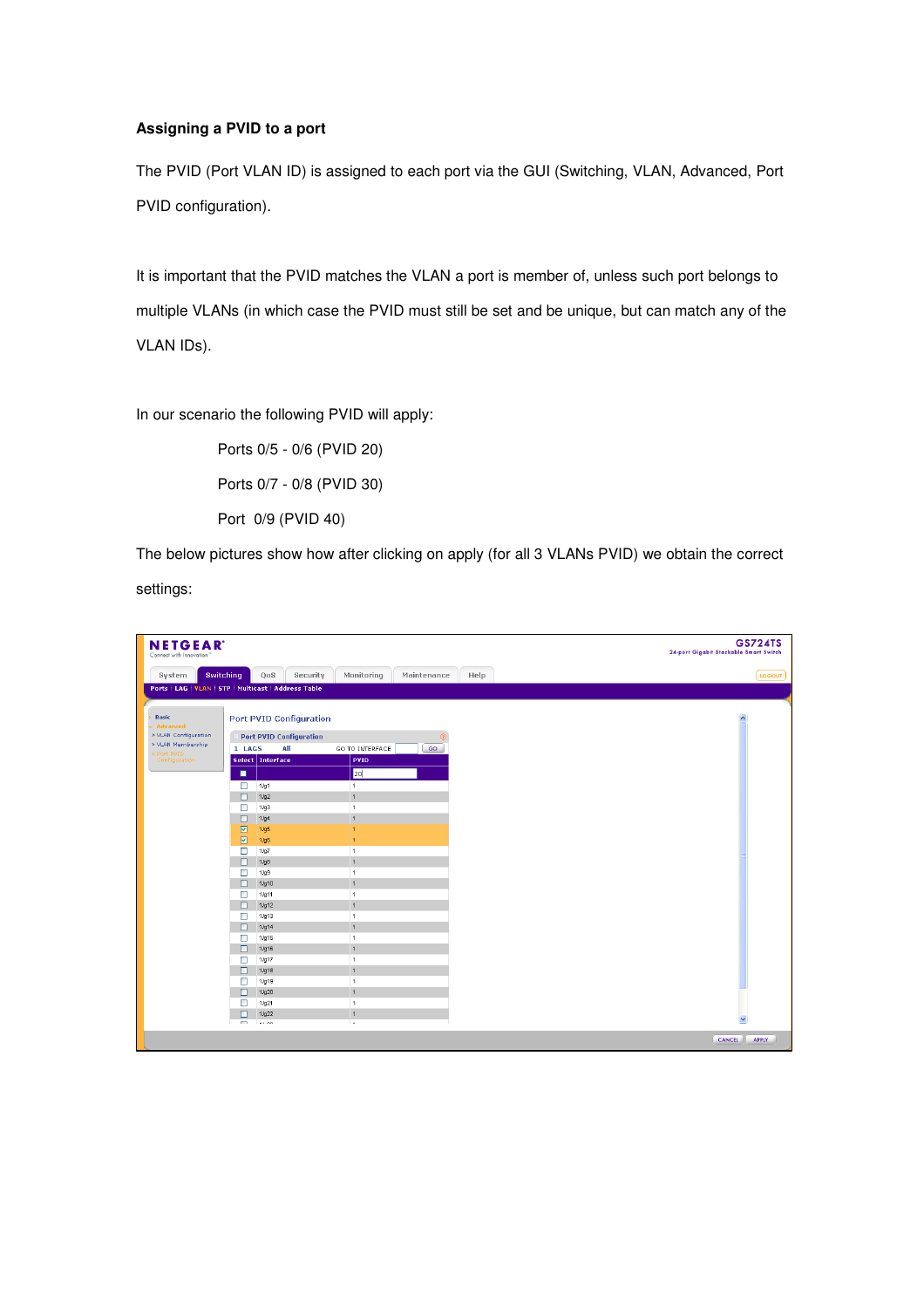| <b>NETGEAR</b><br>Connect with Innovation" |                                                                                  |      |
|--------------------------------------------|----------------------------------------------------------------------------------|------|
| <b>Switching</b><br>System                 | Monitoring<br>Maintenance<br>Security<br>QoS                                     | Help |
|                                            | Ports   LAG   VLAN   STP   Multicast   Address Table                             |      |
|                                            |                                                                                  |      |
| <b>Basic</b>                               | <b>Port PVID Configuration</b>                                                   |      |
| v Advanced                                 |                                                                                  |      |
| » VLAN Configuration                       | <b>Port PVID Configuration</b><br>$^{\circ}$                                     |      |
| » VLAN Membership<br>» Port PVID           | 1 LAGS<br>All<br>GO TO INTERFACE<br>GO<br><b>Select Interface</b><br><b>PVID</b> |      |
| Configuration                              |                                                                                  |      |
|                                            | п                                                                                |      |
|                                            | $\mathbf{1}$<br>1/g1<br>П                                                        |      |
|                                            | $\overline{1}$<br>П<br>1/g2<br>$\mathbf{1}$<br>$\overline{\phantom{a}}$<br>1/g3  |      |
|                                            | $\mathbf{1}$<br>1/g4<br>П                                                        |      |
|                                            | 20<br>1/g5                                                                       |      |
|                                            | 1/g6<br>20<br>П                                                                  |      |
|                                            | 30<br>П<br>1/g7                                                                  |      |
|                                            | 30<br>П<br>1/g8                                                                  |      |
|                                            | 40<br>$\overline{\phantom{a}}$<br>1/g9                                           |      |
|                                            | $\mathbf{1}$<br>1/g10<br>П                                                       |      |
|                                            | $\mathbf{1}$<br>$\mathcal{C}$<br>1/g11                                           |      |
|                                            | $\mathbf{1}$<br>П<br>1/g12                                                       |      |
|                                            | $\mathbf{1}$<br>$\overline{\phantom{0}}$<br>1/g13                                |      |
|                                            | $\mathbf{1}$<br>1/g14<br>П                                                       |      |
|                                            | $\mathbf{1}$<br>1/g15<br>T<br>$\mathbf{1}$<br>1/g16<br>П                         |      |
|                                            | 1/g17<br>$\mathbf{1}$<br>П                                                       |      |
|                                            | $\overline{1}$<br>1/g18<br>П                                                     |      |
|                                            | 1/g19<br>$\mathbf{1}$<br>$\mathcal{C}$                                           |      |
|                                            | $\mathbf{1}$<br>1/g20<br>П                                                       |      |
|                                            | $\mathbf{1}$<br>1/g21                                                            |      |
|                                            | 1/g22<br>$\mathbf{1}$<br>П                                                       |      |
|                                            | П<br>1/g23<br>$\mathbf{1}$                                                       |      |